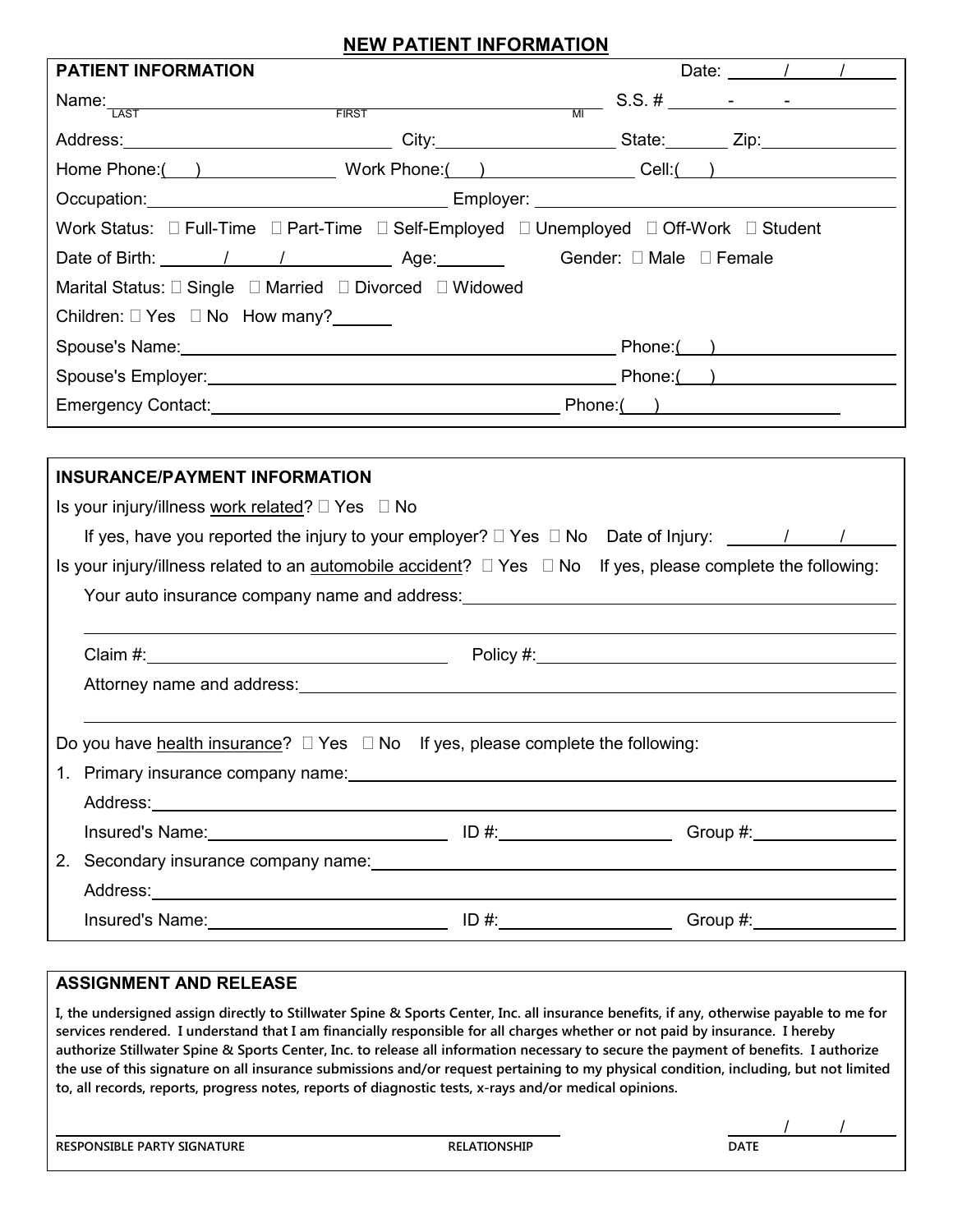| <b>PATIENT CONDITION</b>                                                                                                                                                                                                                                                                                                                                                                                                                                                                                                                                                                                                                                                                                                                                                                                                                                                                                                                                                                                                                                                                        |
|-------------------------------------------------------------------------------------------------------------------------------------------------------------------------------------------------------------------------------------------------------------------------------------------------------------------------------------------------------------------------------------------------------------------------------------------------------------------------------------------------------------------------------------------------------------------------------------------------------------------------------------------------------------------------------------------------------------------------------------------------------------------------------------------------------------------------------------------------------------------------------------------------------------------------------------------------------------------------------------------------------------------------------------------------------------------------------------------------|
| Describe your major complaint(s): Describe your major complaint(s):                                                                                                                                                                                                                                                                                                                                                                                                                                                                                                                                                                                                                                                                                                                                                                                                                                                                                                                                                                                                                             |
| Date you fist noticed symptoms: _________________________________Describe how they began: ____________________                                                                                                                                                                                                                                                                                                                                                                                                                                                                                                                                                                                                                                                                                                                                                                                                                                                                                                                                                                                  |
| Have you had these symptoms before? $\Box$ Yes $\Box$ No If yes, when:                                                                                                                                                                                                                                                                                                                                                                                                                                                                                                                                                                                                                                                                                                                                                                                                                                                                                                                                                                                                                          |
| How often do you experience the symptoms?<br>PLEASE MARK BELOW WHERE YOU HAVE SYMPTOMS<br>Constantly (76%-100% of the day)<br>Frequently (51%-75% of the day)<br>Occasionally (26%-50% of the day)<br>Intermittently (0%-25% of the day)                                                                                                                                                                                                                                                                                                                                                                                                                                                                                                                                                                                                                                                                                                                                                                                                                                                        |
| How would you describe the symptoms?<br>Stabbing<br>Weakness<br>Shooting<br>Sharp<br>Dull<br><b>Stiffness</b><br>Throbbing<br><b>Burning</b><br>Tingling<br>Numb<br>Cramps<br>Achy<br>411<br>uu                                                                                                                                                                                                                                                                                                                                                                                                                                                                                                                                                                                                                                                                                                                                                                                                                                                                                                 |
| How are your symptoms changing?<br>Getting Better Getting Worse No Change                                                                                                                                                                                                                                                                                                                                                                                                                                                                                                                                                                                                                                                                                                                                                                                                                                                                                                                                                                                                                       |
| How would you rate your symptoms at their:<br>Unbearable<br>None<br>$\mathbf{0}$<br>$2 \quad 3$<br>$\mathbf 1$<br>10<br>Best:<br>456<br>2 3 4 5 6 7 8<br>Worst: 0<br>$\overline{1}$<br>9<br>10                                                                                                                                                                                                                                                                                                                                                                                                                                                                                                                                                                                                                                                                                                                                                                                                                                                                                                  |
| How do your symptoms affect your ability to perform daily activities?<br>Sever, no activity                                                                                                                                                                                                                                                                                                                                                                                                                                                                                                                                                                                                                                                                                                                                                                                                                                                                                                                                                                                                     |
| Moderate, interferes<br>with activity<br>Limiting, prevents<br>full activity<br>Mild, forgotten<br>with activity<br>Intense, preoccupied<br>with seeking relief<br><b>No Complaints</b><br>possible<br>$\overline{2}$<br>3<br>5<br>6<br>0<br>1<br>7<br>8<br>9<br>10<br>4                                                                                                                                                                                                                                                                                                                                                                                                                                                                                                                                                                                                                                                                                                                                                                                                                        |
| What makes your symptoms worse?<br>Have you seen any other health care professionals for this condition? $\Box$ Yes $\Box$ No If yes, list the providers:<br>Name/Address: Name and Address and Address of the Address of the Address of the Address of the Address of the Address of the Address of the Address of the Address of the Address of the Address of the Address of the Address<br>Date: and the state of the state of the state of the state of the state of the state of the state of the state of the state of the state of the state of the state of the state of the state of the state of the state of the<br>Name/Address: example and a series of the series of the series of the series of the series of the series of the series of the series of the series of the series of the series of the series of the series of the series of th<br>Date: and the state of the state of the state of the state of the state of the state of the state of the state of the state of the state of the state of the state of the state of the state of the state of the state of the |
| Have you had any tests done for your symptoms? $\Box$ Yes $\Box$ No If yes, please check test and give date:                                                                                                                                                                                                                                                                                                                                                                                                                                                                                                                                                                                                                                                                                                                                                                                                                                                                                                                                                                                    |
|                                                                                                                                                                                                                                                                                                                                                                                                                                                                                                                                                                                                                                                                                                                                                                                                                                                                                                                                                                                                                                                                                                 |
| Have you seen any other health care professionals for any other condition? $\Box$ Yes $\Box$ No If yes, please list:<br>Name/Address:<br>Date: and the state of the state of the state of the state of the state of the state of the state of the state of the state of the state of the state of the state of the state of the state of the state of the state of the<br><u> 1980 - Johann Stoff, deutscher Stoffen und der Stoffen und der Stoffen und der Stoffen und der Stoffen und der</u><br>Date:                                                                                                                                                                                                                                                                                                                                                                                                                                                                                                                                                                                       |
| Have you seen any other health care professionals for any other condition? $\Box$ Yes $\Box$ No If yes, please list:<br>Name/Address:<br>Date:<br><u> 1989 - Johann John Stone, meilich aus der Stone († 1989)</u>                                                                                                                                                                                                                                                                                                                                                                                                                                                                                                                                                                                                                                                                                                                                                                                                                                                                              |
| Name/Address:<br>Date: <b>Date</b><br>,我们也不会有什么。""我们的人,我们也不会有什么?""我们的人,我们也不会有什么?""我们的人,我们也不会有什么?""我们的人,我们也不会有什么?""我们的人                                                                                                                                                                                                                                                                                                                                                                                                                                                                                                                                                                                                                                                                                                                                                                                                                                                                                                                                                                          |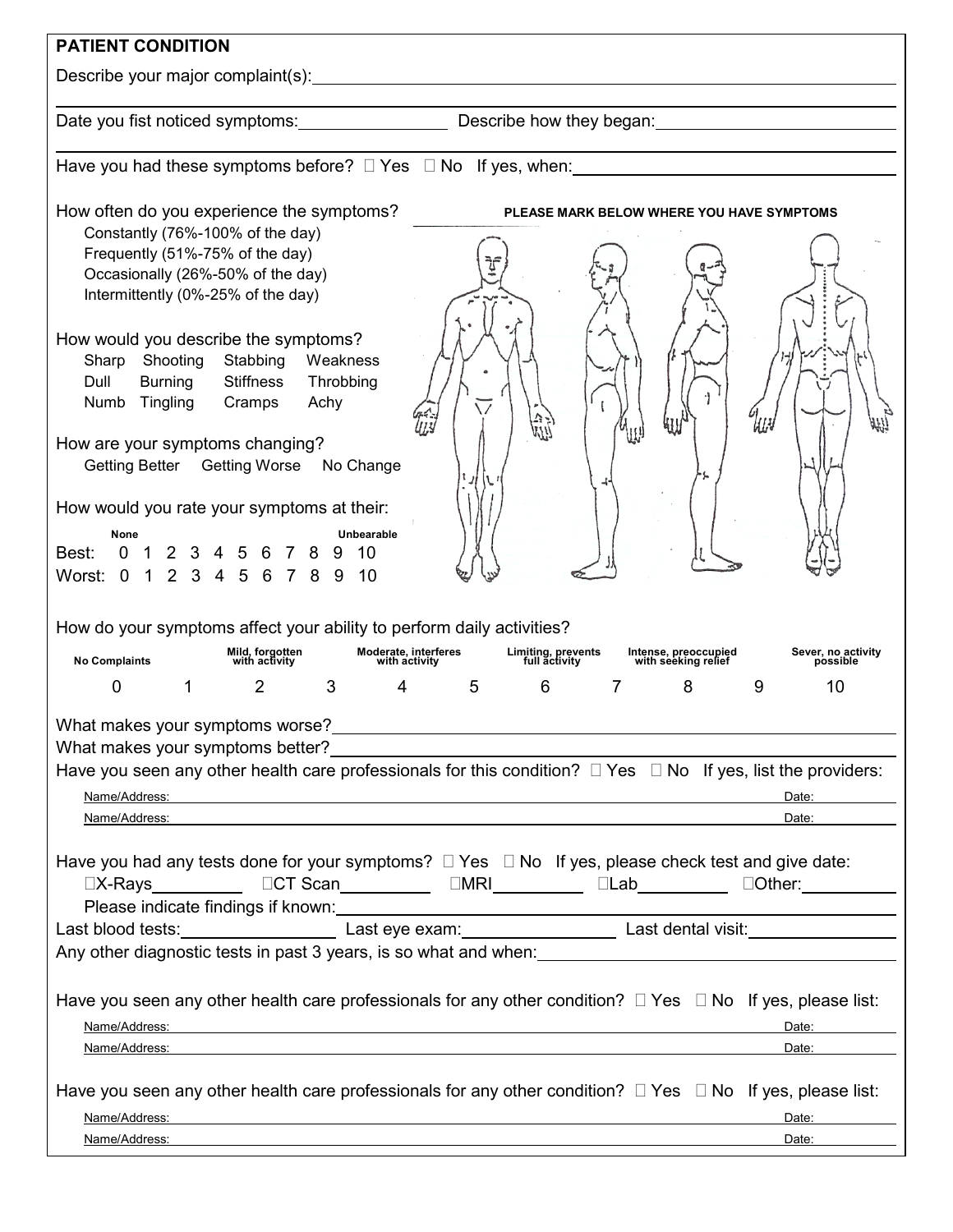| *If <i>child</i> , last well child visit:                |                | *If <i>male</i> , last prostate exam/PSA evaluation: |  |
|----------------------------------------------------------|----------------|------------------------------------------------------|--|
| *If <i>female</i> , last Pap test:                       | : Pelvic exam: | : Breast exam:                                       |  |
| Last mammogram:                                          |                | ; Do you do self breast exams? $\Box$ Yes $\Box$ No  |  |
| Are you pregnant? $\Box$ Yes $\Box$ No If yes, Due Date: |                |                                                      |  |

# **HEALTH HISTORY**

Place a mark on "Yes" or "No" to indicate if you have had any of the following:

| AIDS/HIV          | Yes No |    | <b>Dizziness</b>        | Yes No |    | Kidney Disease       | Yes No |     | Rheum. Fever           | Yes No |    |
|-------------------|--------|----|-------------------------|--------|----|----------------------|--------|-----|------------------------|--------|----|
| Alcoholism        | Yes    | No | <b>Eating Disorder</b>  | Yes    | No | Liver Disease        | Yes    | No  | <b>Ringing in Ears</b> | Yes No |    |
| Anemia            | Yes    | No | Epilepsy                | Yes    | No | Loss of Balance      | Yes    | No  | Shortness of           |        |    |
| Ankle Swelling    | Yes    | No | <b>Excessive Thirst</b> | Yes    | No | Loss of Sleep        | Yes    | No  | <b>Breath</b>          | Yes No |    |
| Arthritis         | Yes    | No | Fainting                | Yes No |    | Miscarriage          | Yes    | No  | <b>STD</b>             | Yes No |    |
| Asthma            | Yes    | No | Fatigue                 | Yes    | No | Mononucleosis        | Yes    | No  | Stroke                 | Yes    | No |
| <b>Bleeding</b>   |        |    | Fever                   | Yes    | No | Multiple             |        |     | Thyroid                |        |    |
| Disorder          | Yes No |    | Fractures               | Yes No |    | Sclerosis            | Yes No |     | Problem                | Yes No |    |
| Bowel/Bladder     |        |    | General                 |        |    | Nausea               | Yes    | No  | Tuberculosis           | Yes.   | No |
| Changes           | Yes No |    | <b>Stiffness</b>        | Yes No |    | <b>Night Sweats</b>  | Yes    | No  | <b>Tumors</b>          | Yes.   | No |
| Breast Lump       | Yes    | No | Glaucoma                | Yes    | No | <b>Numbness</b>      | Yes    | No  | <b>Ulcers</b>          | Yes No |    |
| Cancer            | Yes No |    | Goiter                  | Yes.   | No | Osteoporosis         | Yes    | No  | Unintentional          |        |    |
| Chemical          |        |    | Gout                    | Yes    | No | Pacemaker            | Yes    | No  | <b>Weight Loss</b>     | Yes No |    |
| Dependency        | Yes No |    | Headaches               | Yes    | No | <b>Pinched Nerve</b> | Yes    | No  | Vaginal                |        |    |
| <b>Chest Pain</b> | Yes    | No | Heartburn               | Yes    | No | Pins/Needles Feeling |        |     | <b>Infections</b>      | Yes No |    |
| Chronic Cough     | Yes    | No | Heart Problem           | Yes    | No | in Limbs             | Yes    | No  | Venereal               |        |    |
| Cold Limbs        | Yes    | No | Hernia                  | Yes    | No | Pneumonia            | Yes    | No  | <b>Disease</b>         | Yes No |    |
| Depression        | Yes    | No | <b>Herniated Disc</b>   | Yes    | No | Polio                | Yes    | No  | Visual Problem         | Yes No |    |
| <b>Diabetes</b>   | Yes    | No | Herpes                  | Yes No |    | Prostrate            |        |     | Vomiting               | Yes No |    |
| Diarrhea          | Yes No |    | High                    |        |    | Problem              | Yes No |     |                        |        |    |
| <b>Digestive</b>  |        |    | Cholesterol             | Yes No |    | Prosthesis           | Yes    | No. |                        |        |    |
| Problems          | Yes No |    | Hypertension            | Yes    | No | Psychiatric Care     | Yes    | No  |                        |        |    |

| <b>EXERCISE</b>         | <b>WORK ACTIVITY</b>                                                                          | <b>HABITS</b> |                            |
|-------------------------|-----------------------------------------------------------------------------------------------|---------------|----------------------------|
| None                    | Sitting                                                                                       | Smoking:      | Packs / Day:               |
| Moderate                | Standing                                                                                      | Alcohol:      | Drinks / Week:             |
| Daily                   | Light Labor                                                                                   | Caffeine:     | Cups / Day: ______________ |
| Heavy                   | <b>Heavy Labor</b>                                                                            | High Stress:  | Reason: Reason:            |
| <b>DIET &amp; WATER</b> | List any special dietary plans that you may be following (Paleo diet, Vegetarian diet, etc.): |               |                            |
|                         | List any particular dietary items that you may be avoiding (diary, gluten, etc.):             |               |                            |

Approximately how many ounces of water do you drink a day?

| <b>INJURIES / SURGERIES / ACCIDENTS</b>                                                                                                                                                                                       | Description | Date |
|-------------------------------------------------------------------------------------------------------------------------------------------------------------------------------------------------------------------------------|-------------|------|
|                                                                                                                                                                                                                               |             |      |
| Head Injuries: No. 2014 19:00:00 PM and the Manual Association of the Manual Association of the Manual Association of the Manual Association of the Manual Association of the Manual Association of the Manual Association of |             |      |
|                                                                                                                                                                                                                               |             |      |
|                                                                                                                                                                                                                               |             |      |
|                                                                                                                                                                                                                               |             |      |
|                                                                                                                                                                                                                               |             |      |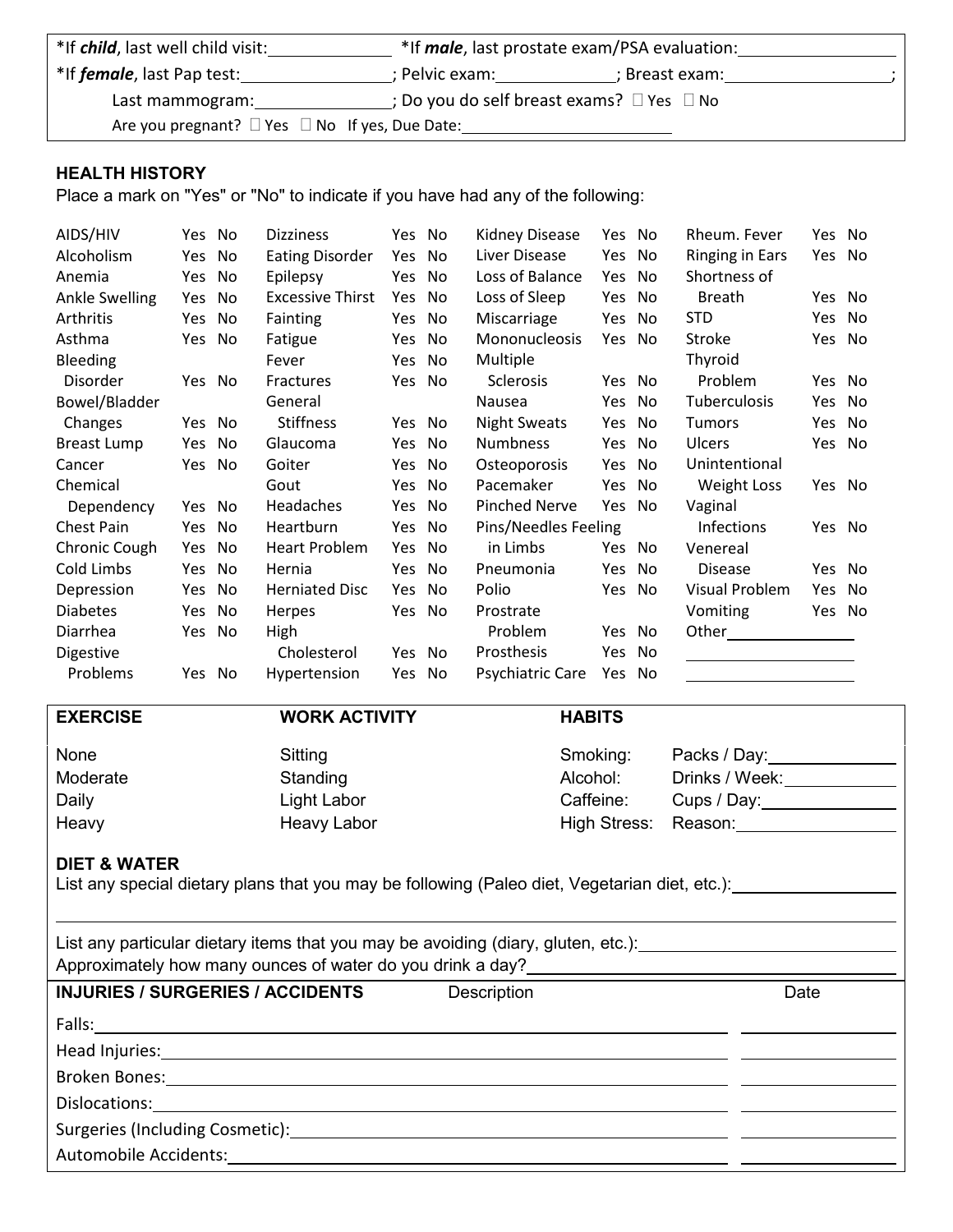Name **Name and American Control** Dosage **Name and Dosage Name** Name

# **ALLERGIES**

Drugs? Foods?

Environmental or chemicals?

| <b>FAMILY HISTORY</b><br>Do you have a family history of any of the following diseases: (Check those that apply) |                       |        |                       |                       |        |                       |                       |
|------------------------------------------------------------------------------------------------------------------|-----------------------|--------|-----------------------|-----------------------|--------|-----------------------|-----------------------|
|                                                                                                                  | <b>Brother/Sister</b> | Mother | Maternal<br><b>GM</b> | Maternal<br><b>GF</b> | Father | Paternal<br><b>GM</b> | Paternal<br><b>GF</b> |
| Asthma/Hayfever/Hives                                                                                            |                       |        |                       |                       |        |                       |                       |
| <b>Arthritis</b>                                                                                                 |                       |        |                       |                       |        |                       |                       |
| <b>Autoimmune Disease</b>                                                                                        |                       |        |                       |                       |        |                       |                       |
| Cancer                                                                                                           |                       |        |                       |                       |        |                       |                       |
| Dementia                                                                                                         |                       |        |                       |                       |        |                       |                       |
| <b>Diabetes</b>                                                                                                  |                       |        |                       |                       |        |                       |                       |
| <b>Epiliepsy</b>                                                                                                 |                       |        |                       |                       |        |                       |                       |
| <b>Heart Disease</b>                                                                                             |                       |        |                       |                       |        |                       |                       |
| <b>High Blood Pressure</b>                                                                                       |                       |        |                       |                       |        |                       |                       |
| <b>Stroke</b>                                                                                                    |                       |        |                       |                       |        |                       |                       |
| Any other relevant family history?                                                                               |                       |        |                       |                       |        |                       |                       |
|                                                                                                                  |                       |        |                       |                       |        |                       |                       |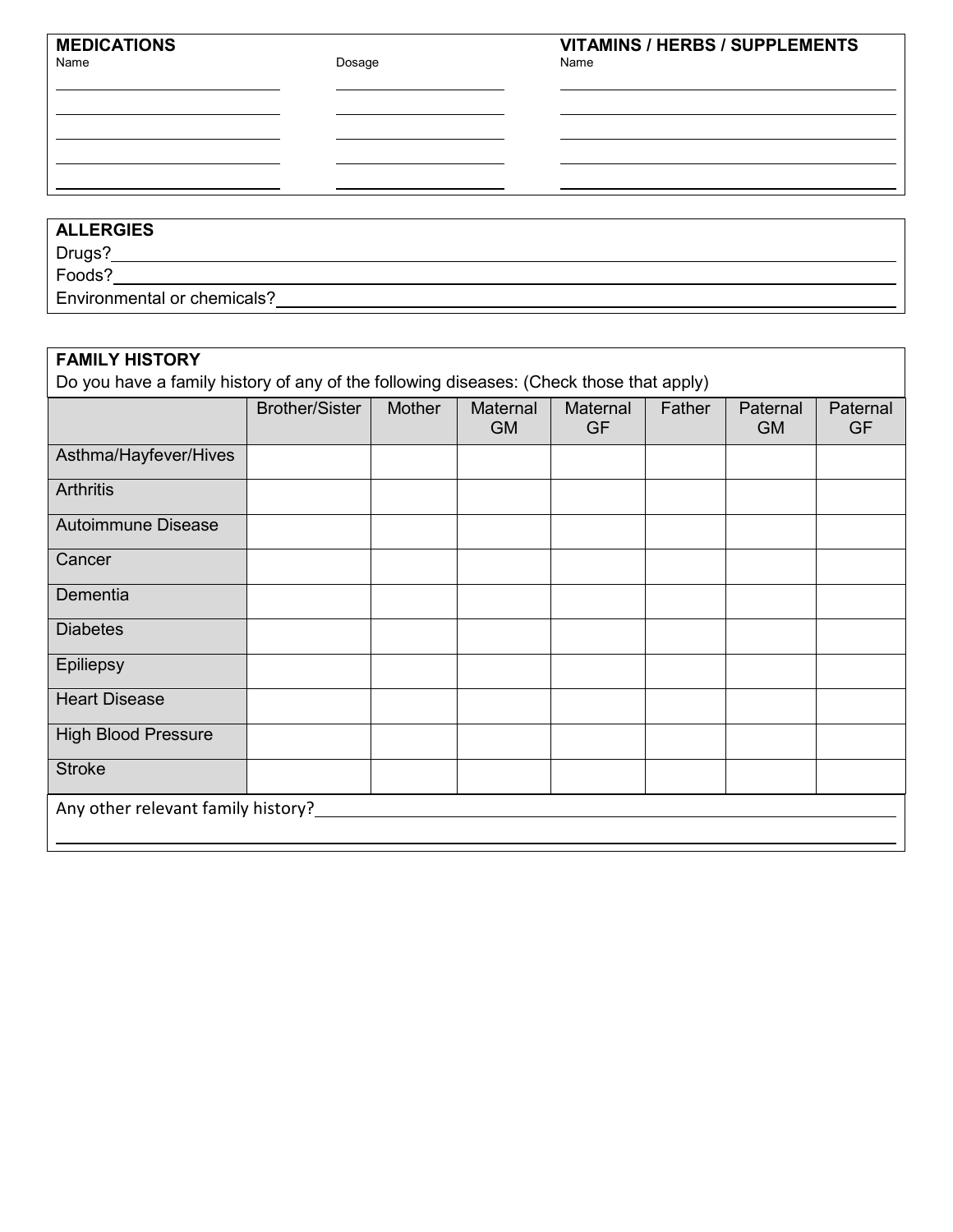# **CONSENT FOR USE AND DISCLOSURE OF HEALTH INFORMATION**

Purpose: In cases where Stillwater Spine & Sports Center, Inc. has directed not to rely on Acknowledgements as a basis to use or disclose health information, this form is used to obtain a patient's consent to our use and disclosure of the patient's protected health information to carry out treatment, payment activities, and healthcare operations, as described more fully in our Notice of Privacy Practices.

### **SECTION A: PATIENT GIVING CONSENT**

Name:

Address:

Telephone: Social Security Number:

### **SECTION B: TO THE PATIENT-PLEASE READ THE FOLLOWING STATEMENTS CAREFULLY.**

**Purpose of Consent:** By signing this form, you will consent to our use and disclosure of your protected health information to carry out treatment, payment activities, healthcare and practice operations.

**Notice of Privacy Practices:** You have the right to read our Notice of Privacy Practices before you decide whether to sign this Consent. Our Notice provides a description of our treatment, payment activities, and healthcare operations, of the uses and disclosures we may make of your protected health information, and of other important matters about your protected health information. A copy of our Notice accompanies this Consent. We encourage you to read it carefully and completely before signing this Consent.

We reserve the right to change our privacy practices as described in our Notice of Privacy Practices. If we change our privacy practices, we will issue a revised Notice of Privacy Practices, which will contain the changes. Those changes may apply to any of your protected health information that we maintain.

You may obtain a copy of our Notice of Privacy Practices, including any revisions of our Notice, at any time by contacting:

Contact Person: Ashli Scales, Office Manager

Telephone: (406)756-7634

Address: Stillwater Spine and Sports Center, Inc. 80 Four Mile Drive, Suite 16, Kalispell, MT 59901

**Right to Revoke:** You will have the right to revoke this Consent at any time by giving us written notice of your revocation submitted to the Contact Person listed above. Please understand that revocation of this Consent will *not* affect any action we took in reliance on this Consent before we received your revocation, and that we may decline to treat you or to continue treating you if you revoke this Consent.

### **SIGNATURE**

<sub>1</sub>, have had full opportunity to read and consider the contents of this Consent form and your Notice of Privacy Practices. I understand that, by signing this Consent form, I am giving my consent to your use and disclosure of my protected health information to carry out treatment, payment activities, health care and practice operations.

Signature: Date: Date: Date: Date: Date: Date: Date: Date: Date: Date: Date: Date: Date: Date: Date: Date: Date: Date: Date: Date: Date: Date: Date: Date: Date: Date: Date: Date: Date: Date: Date: Date: Date: Date: Date: D

If this Consent is signed by a personal representative on behalf of the patient, complete the following:

Personal Representative's Name:

Relationship to Patient: **Example 2018** 

**YOU ARE ENTITLED TO A COPY OF THIS CONSENT AFTER YOU SIGN IT. Include completed Consent** in **the patient's chart.**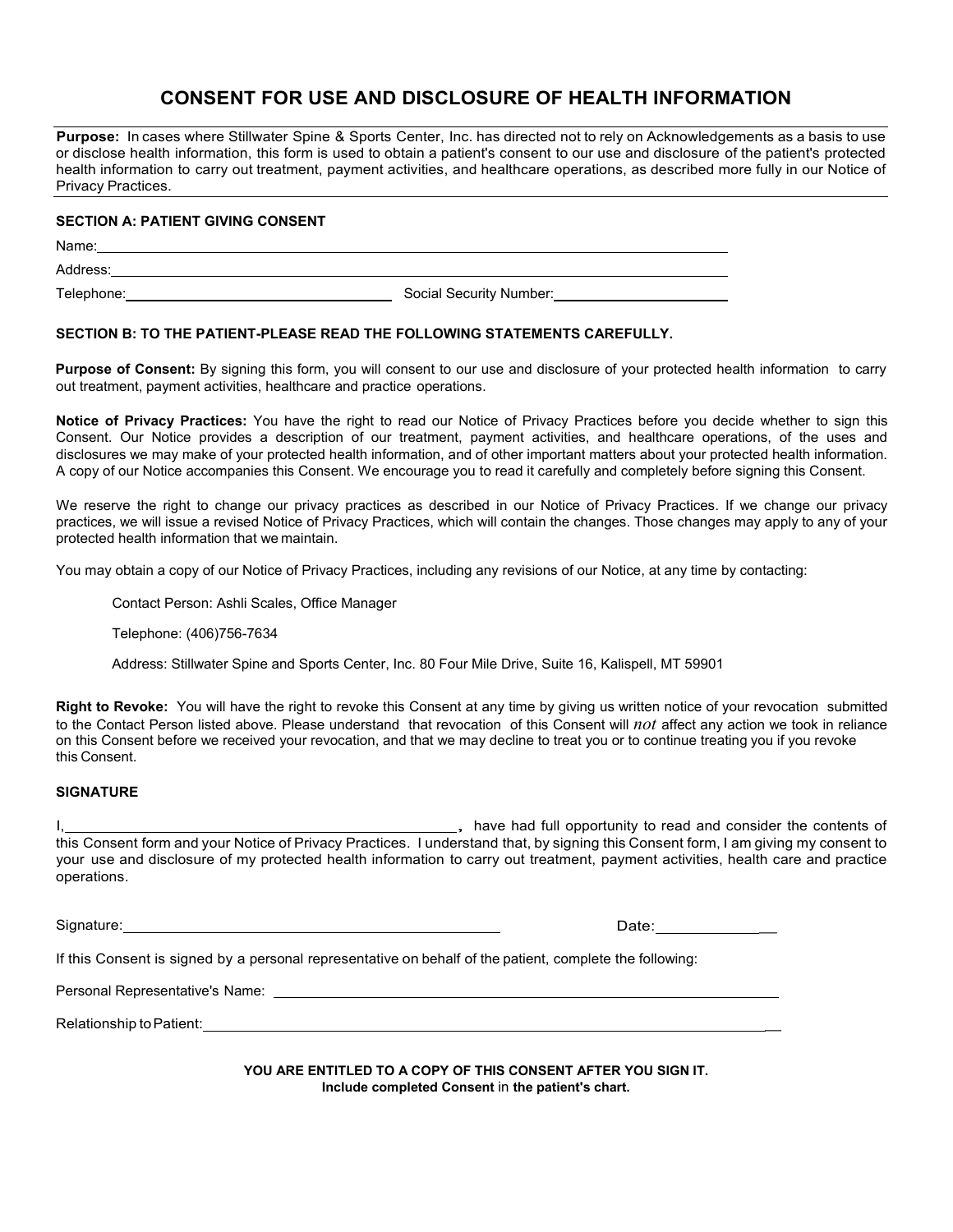# Stillwater Spine & Sports Center, Inc.

3171 Hwy 93 N. Suite 16 Suite C Kalispell, MT 59901 Kalispell, MT 59901

# **PAYMENT POLICIES**

## **Insurance**

- We will gladly submit insurance claims to your insurance carrier at no additional charge to the Patient or Responsible Party. We submit claims to only two insurance carriers (primary and one supplemental). The only exception is Medicare which we are legally required to bill. *Medicare* will then submit your claim to any supplemental insurance you may have.
- State law requires that your insurance submit payment to us within 30 days however, sometimes insurance can be reluctant to pay or just plain slow! Payment is due on accounts within 60 days, regardless of your insurance coverage. We will be glad to assist you in contacting your insurance company regarding your claim, but ultimately the Patient or Responsible Party is expected to contact his/her insurance company if the insurance carrier fails to respond, is late responding, pays only a portion of what is due, or denies the claim.
- We will resubmit your claim one time only at no additional charge. If your insurance carrier has not paid after resubmitting your claim, Stillwater Chiropractic, Inc. cannot pursue collection of insurance accounts without additional costs to the Patient or Responsible Party. Should you notice that your insurance has not paid on your account, you are responsible for contacting your insurance carrier to determine the status of your claim.
- If a claim is returned to Stillwater Chiropractic, Inc. due to an improper address, incorrect identification number or any other incorrect information, we will resubmit your claim after confirming correct information with you. Claims are submitted via the United States Postal Service. In the event a claim is not received by your insurance carrier, it will be returned to us in the mail.
- Insurance coverage and deductible information will be verified before Stillwater Chiropractic, Inc. considers an account an "Insurance Account". We estimate the Patient's or Responsible Party's portion or co-pay based on information from your insurance carrier. Please realize that this may contribute to a Credit on your account or a Balance Owing greater than was estimated.
- If your insurance carrier is unavailable at the time of service and cannot verify your coverage or deductible, a payment or some portion of payment is expected at the time of service.
- Some charges billed by this office **may not** be covered by your insurance. The Patient or Responsible Party is ultimately responsible for any amount over and above what your insurance will cover in addition to any co- pay that applies to your policy.

# **General**

- Payment in full is expected at the time of service. However, we are sensitive to the fact that some Patients may not be able to pay in full. We will assist you in setting up an individual payment plan requiring a monthly payment. We do require, however, that your balance be **kept under \$300.00**. In the event that your balance does exceed \$300.00, you will no longer be able to receive treatment until a payment has been made. A 1.5% finance charge will be applied to any account on any balance over 60 days.
- In the unlikely event that your account is turned over to a collection agency, the Patient or Responsible Party will be responsible for payment of any and all collection fees, attorney fees and court costs incurred in the collection of your unpaid balance owed, including finance charges. Should an account be designated a "Collection" account, you will be approved as a "Cash Only" account, to be paid in full at the time of service should you require our services in the future.
- Our office can be a very busy place. If we are given plenty of notice on cancelled appointments, we can fill those appointment times. However, we have a *non-cancellation* or *no-show* policy. A \$20.00 charge will be applied to your accounts for appointments not cancelled at least 4 hours prior to the scheduled time or for failure to show up for scheduled appointments. **This charge cannot be billed to insurance!**

*By Signing Below, you Are Stating That You Fully Understand and Agree With The Terms Set Forth In These Payment Policies*